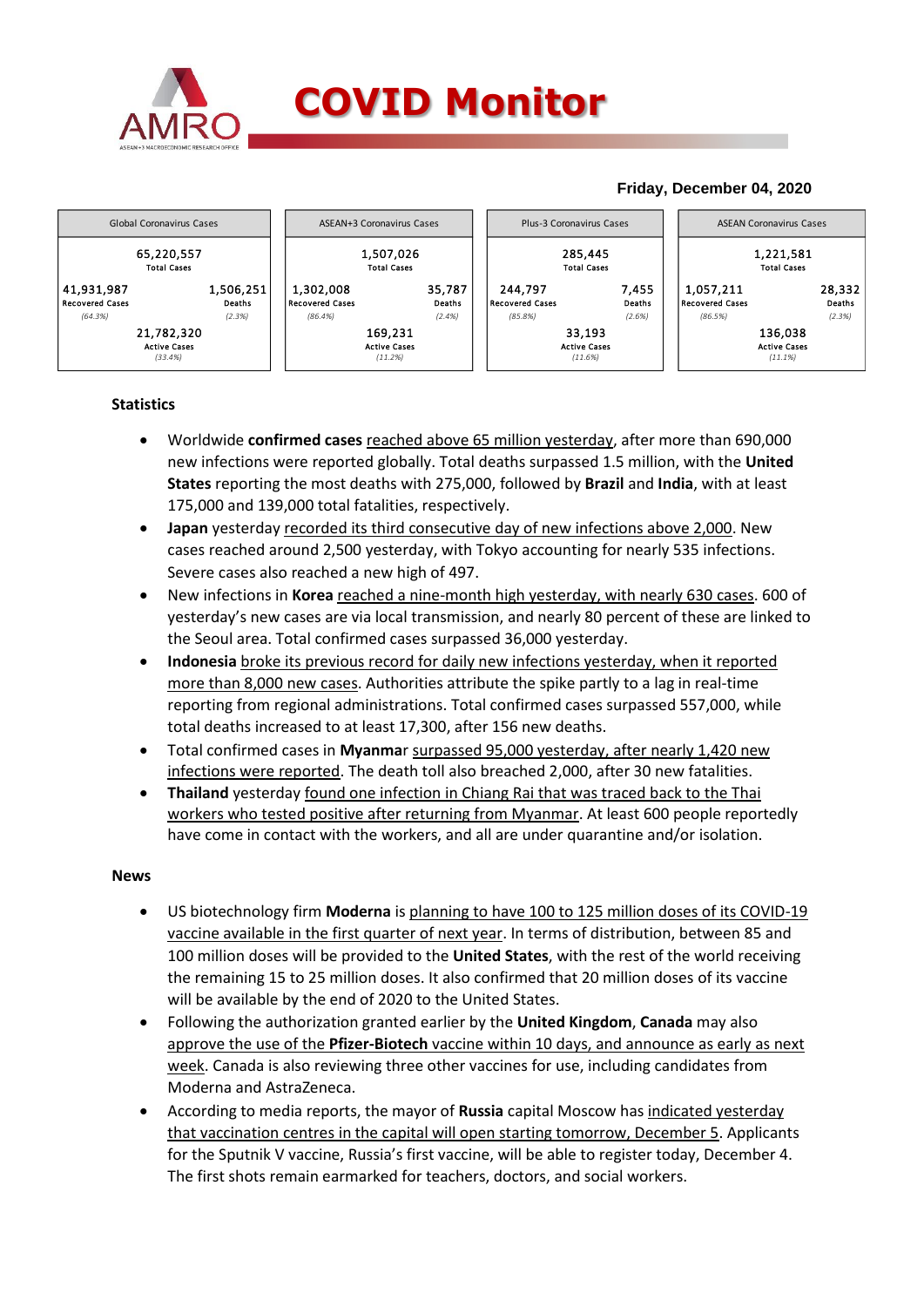

#### Overview of Confirmed COVID-19 Cases

| Economy               | Total<br>Cases | Cases per 1M<br>Population | <b>New</b><br>Cases | <b>New Cases</b><br>per 1M Pop. | <b>New Cases</b><br>$(7-day avg)^1$ | <b>ANew</b><br>Cases | ∆% New<br>Cases | <b>Total</b><br><b>Deaths</b> | <b>New</b><br><b>Deaths</b> | <b>Fatality</b><br><b>Rate (%)</b> | <b>Total</b><br>Recovered | Recovery<br><b>Rate (%)</b> | <b>Active</b><br>Cases | Resolved<br>cases $(%)2$ |
|-----------------------|----------------|----------------------------|---------------------|---------------------------------|-------------------------------------|----------------------|-----------------|-------------------------------|-----------------------------|------------------------------------|---------------------------|-----------------------------|------------------------|--------------------------|
| Global                | 65,220,557     |                            | 690,127             |                                 |                                     | 43,621               | 1.1             | 1,506,251                     | 12,531                      | 2.3                                | 41,931,987                | 64.3                        | 21,782,320             | 66.6                     |
| ASEAN+3               | 1,507,026      |                            | 15,204              |                                 |                                     | 2,850                | 1.0             | 35,787                        | 248                         | 2.4                                | 1,302,008                 | 86.4                        | 169,231                | 66.6                     |
| Plus-3                | 285,445        |                            | 3,243               |                                 |                                     | 127                  | $1.1$           | 7,455                         | 41                          | 2.6                                | 244,797                   | 85.8                        | 33,193                 | 88.8                     |
| ASEAN                 | 1,221,581      |                            | 11,961              |                                 |                                     | 2,723                | 1.0             | 28,332                        | 207                         | 2.3                                | 1,057,211                 | 86.5                        | 136,038                | 88.1                     |
|                       |                |                            |                     |                                 |                                     |                      |                 |                               |                             |                                    |                           |                             |                        |                          |
| China                 | 86,586         | 62                         | 18                  | 0.0                             |                                     | $\mathbf 1$          | $0.0\,$         | 4,634                         | $\mathbf 0$                 | 5.4                                | 81,678                    | 94.3                        | 274                    | 99.7                     |
| Hong Kong, China      | 6,589          | 863                        | 90                  | 11.8                            |                                     | $-13$                | 1.4             | 111                           | $\mathbf 1$                 | 1.7                                | 5,423                     | 82.3                        | 1,055                  | 84.0                     |
| Japan                 | 155,938        | 1,240                      | 2,506               | 19.9                            |                                     | 50                   | 1.6             | 2,174                         | 33                          | 1.4                                | 129,085                   | 82.8                        | 24,679                 | 84.2                     |
| Korea                 | 36,332         | 698                        | 629                 | 12.1                            |                                     | 89                   | 1.8             | 536                           | $\overline{7}$              | 1.5                                | 28,611                    | 78.7                        | 7,185                  | 80.2                     |
| Indonesia             | 557,877        | 2,067                      | 8,369               | 31.0                            |                                     | 2,836                | 1.5             | 17,355                        | 156                         | 3.1                                | 462,553                   | 82.9                        | 77,969                 | 86.0                     |
| Malaysia              | 69,095         | 2,080                      | 1,075               | 32.4                            |                                     | 224                  | 1.6             | 376                           | 11                          | 0.5                                | 57,917                    | 83.8                        | 10,802                 | 84.4                     |
| Philippines           | 435,413        | 3,957                      | 1,056               | 9.6                             |                                     | $-376$               | 0.2             | 8,446                         | 10                          | 1.9                                | 399,325                   | 91.7                        | 27,642                 | 93.7                     |
| Singapore             | 58,239         | 10,214                     | 9                   | 1.6                             |                                     | $\overline{7}$       | 0.0             | 29                            | 0                           | 0.0                                | 58,145                    | 99.8                        | 65                     | 99.9                     |
| Thailand              | 4,053          | 60                         | 27                  | 0.4                             |                                     | 27                   | 0.7             | 60                            | 0                           | 1.5                                | 3,839                     | 94.7                        | 154                    | 96.2                     |
|                       |                |                            |                     |                                 |                                     |                      |                 |                               |                             |                                    |                           |                             |                        |                          |
| Brunei Darussalam     | 151            | 335                        | $\mathbf 0$         | 0.0                             |                                     | $\mathsf 0$          | 0.0             | $\overline{3}$                | $\mathbf 0$                 | 2.0                                | 145                       | 96.0                        | 3                      | 98.0                     |
| Cambodia              | 335            | 20                         | 4                   | 0.2                             |                                     | $\overline{2}$       | 1.2             | $\mathbf 0$                   | $\mathbf 0$                 | 0.0                                | 304                       | 90.7                        | 31                     | 90.7                     |
| Lao PDR               | 39             | 5                          | $\mathbf 0$         | 0.0                             |                                     | $\mathsf 0$          | 0.0             | $\mathbf 0$                   | $\mathbf 0$                 | 0.0                                | 26                        | 66.7                        | 13                     | 66.7                     |
| Myanmar               | 95,018         | 1,780                      | 1,418               | 26.6                            |                                     | $\overline{7}$       | 1.5             | 2028                          | 30                          | 2.1                                | 73748                     | 77.6                        | 19,242                 | 79.7                     |
| Vietnam               | 1,361          | 14                         | 3                   | 0.0                             |                                     | $-4$                 | 0.2             | 35                            | $\mathbf 0$                 | 2.6                                | 1,209                     | 88.8                        | 117                    | 91.4                     |
|                       |                |                            |                     |                                 |                                     |                      |                 |                               |                             |                                    |                           |                             |                        |                          |
| Belgium               | 584,857        | 50,782                     | 2,605               | 226.2                           |                                     | $-435$               | 0.4             | 17,033                        | 122                         | 2.9                                |                           |                             |                        |                          |
| France                | 2,255,912      | 34,710                     | 34,377              | 528.9                           |                                     | 34,377               | 1.5             | 53,791                        | 1,408                       | 2.4                                |                           | ٠                           |                        | $\overline{\phantom{a}}$ |
| Germany               | 1,141,544      | 13,757                     | 23,591              | 284.3                           |                                     | 316                  | 2.1             | 18,097                        | 438                         | 1.6                                | 811,091                   | 71.1                        | 312,356                | 72.6                     |
| Italy                 | 1,664,829      | 27,640                     | 23,219              | 385.5                           |                                     | 2,510                | 1.4             | 58,038                        | 993                         | 3.5                                | 846,809                   | 50.9                        | 759,982                | 54.4                     |
| Netherlands           | 546,982        | 31,652                     | 14,538              | 841.3                           |                                     | 9,617                | 2.7             | 9,645                         | 141                         | 1.8                                |                           | $\sim$                      |                        | $\sim$                   |
| Spain                 | 1,675,902      | 35,759                     | 10,127              | 216.1                           |                                     | 796                  | 0.6             | 46,038                        | 254                         | 2.7                                | 150,376                   | 9.0                         | 53,521                 | 96.8                     |
| Switzerland           | 340,115        | 39,333                     | 4,455               | 515.2                           |                                     | $-331$               | 1.3             | 5,181                         | 136                         | 1.5                                | 257,600                   | 75.7                        | 77,334                 | 77.3                     |
| <b>United Kingdom</b> | 1,678,418      | 24,956                     | 19,162              | 284.9                           |                                     | 2,992                | 1.2             | 60,210                        | 511                         | 3.6                                |                           | $\overline{\phantom{a}}$    | ×,                     | $\sim$                   |
| Brazil                | 6,487,084      | 30,690                     | 50,434              | 238.6                           | مهبعه                               | 571                  | 0.8             | 175,270                       | 755                         | 2.7                                | 5,792,539                 | 89.3                        | 519,275                | 92.0                     |
| Canada                | 399,770        | 10,572                     | 6,264               | 165.7                           |                                     | $-190$               | 1.6             | 12,423                        | 81                          | 3.1                                | 319,250                   | 79.9                        | 68,097                 | 83.0                     |
| Argentina             | 1,447,732      | 31,783                     | 7,629               | 167.5                           |                                     | 96                   | 0.5             | 39,305                        | 149                         | 2.7                                | 1,274,675                 | 88.0                        | 133,752                | 90.8                     |
| Mexico                | 1,144,643      | 9,006                      | 11,030              | 86.8                            |                                     | $-221$               | 1.0             | 108,173                       | 608                         | 9.5                                | 843,231                   | 73.7                        | 193,239                | 83.1                     |
| Peru                  | 967,075        | 29,462                     | 3,470               | 105.7                           |                                     | 3,470                | 0.4             | 36,076                        | 110                         | 3.7                                | 899,213                   | 93.0                        | 31,786                 | 96.7                     |
| <b>United States</b>  | 14,076,835     | 42,522                     | 217,784             | 657.9                           |                                     | 18,172               | 1.6             | 275,033                       | 2,515                       | 2.0                                | 5,404,018                 | 38.4                        | 8,397,784              | 40.3                     |
|                       |                |                            |                     |                                 |                                     |                      |                 |                               |                             |                                    |                           |                             |                        |                          |
| Australia             | 27,949         | 1,076                      | 10                  | 0.4                             |                                     | $-6$                 | 0.0             | 908                           | $\mathbf 0$                 | 3.2                                | 25,629                    | 91.7                        | 1,412                  | 94.9                     |
| India                 | 9,571,559      | 6,989                      | 36,595              | 26.7                            |                                     | 1,044                | 0.4             | 139,188                       | 540                         | 1.5                                | 9,016,289                 | 94.2                        | 416,082                | 95.7                     |
| Iran                  | 1,003,494      | 11,925                     | 13,922              | 165.4                           |                                     | 301                  | 1.4             | 49,348                        | 358                         | 4.9                                | 699,315                   | 69.7                        | 254,831                | 74.6                     |
| Russia                | 2,354,934      | 16,062                     | 27,829              | 189.8                           |                                     | 2,786                | 1.2             | 41,173                        | 543                         | 1.7                                | 1,843,526                 | 78.3                        | 470,235                | 80.0                     |
| Saudi Arabia          | 358,102        | 10,301                     | 230                 | 6.6                             |                                     | $-19$                | 0.1             | 5,930                         | 11                          | 1.7                                | 347,881                   | 97.1                        | 4,291                  | 98.8                     |
| South Africa          | 800,872        | 13,410                     | 4,400               | 73.7                            |                                     | 227                  | 0.6             | 21,803                        | 94                          | 2.7                                | 739,367                   | 92.3                        | 39,702                 | 95.0                     |

Data as of 3/12/2020

Source: Haver Analytics, sourced from Johns Hopkins University; AMRO staff calculations.

Notes: New cases since previous day. ∆% refers to percentage change since previous day. Fatality rate measured as deaths per confirmed infections.<br>1/ Since January 31, 2020.<br>2/ Resolved cases (i.e. non-active cases) to tot